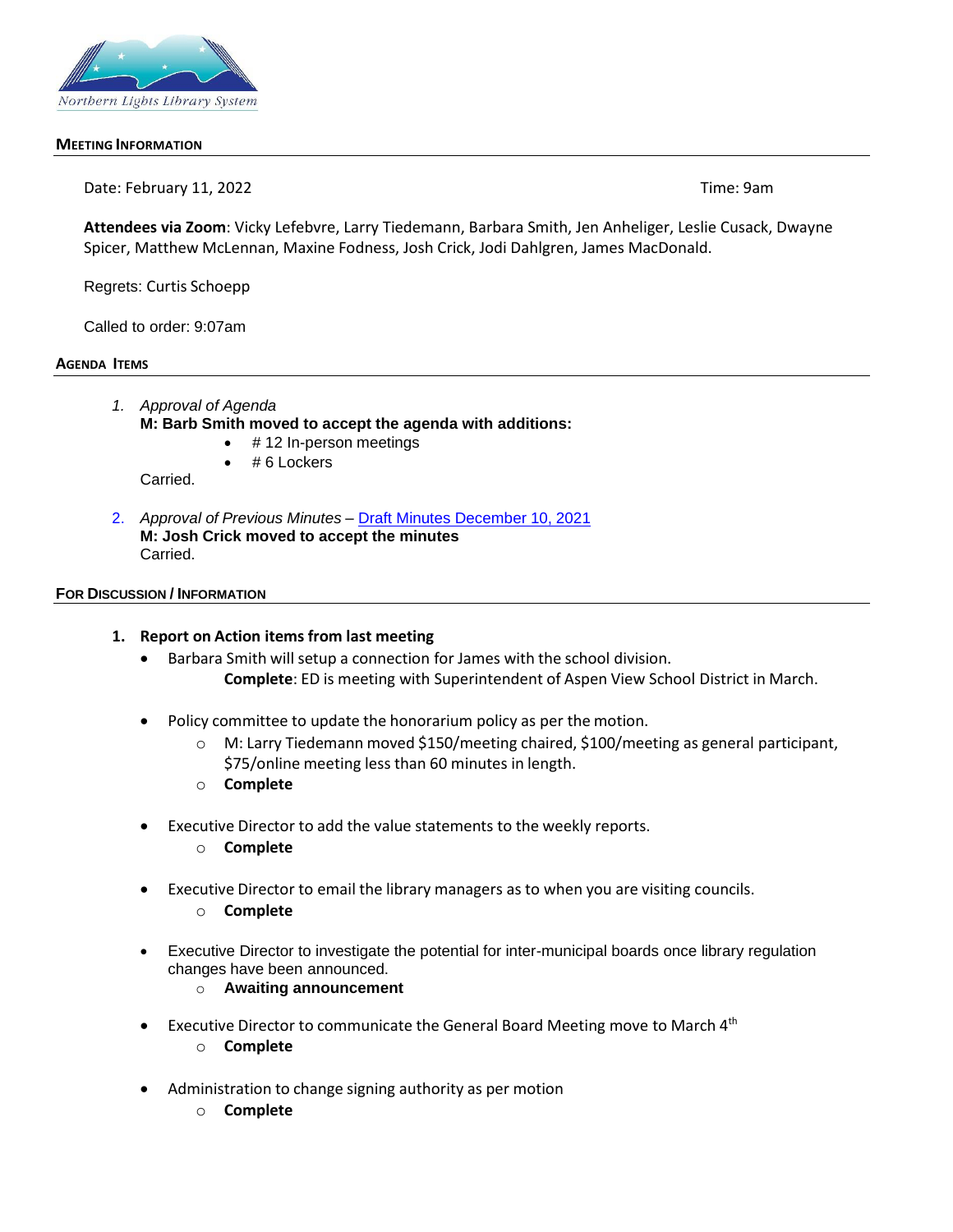## 2. **Council Visits** and board chair report (verbal)

**Briefing Note:** Visits are progressing. We've now scheduled with nearly all our municipalities. I anticipate we will have seen nearly everyone by the end of March.

## **3. Tofield Library and Secondment Services**

**Briefing Note:** The Tofield Library lost their long-term director a few months ago. They successfully hired a new librarian shortly afterward. In early 2022 she suddenly left. The ED met with the Tofield library board to discuss ways we could help them. We have contracted with their board, seconding Jessie Morris, for two months on a cost recovery basis. She started on January 31, 2022 and will continue through the end of March. She will assess library needs, review policy and procedure, assist with recruitment and training of a new library manager, and provide reports and documentation to the Tofield Library Board at the end of her term.

## **4. 2022 Draft Implementation Plan**

**Briefing Note:** The 2021 implementation plan ran from February 2021 to February 2022. This draft plan represents input from the entire staff and was collaboratively produced by the leadership team. **M: Larry Tiedemann moved to accept the plan in principle and recommend the Board to approve the 2022 Implementation Plan.**

Carried.

## **5. On Reserve on Settlement (OROS) Grant**

**Briefing Note:** Vicky has asked that we have a general discussion about the Indigenous grant to ensure the Executive understands how this grant works and our responsibility here. The grant runs from April to March fiscal year. Libraries and communities can apply for grant funding for library services. The grant is not intended to supplement library budgets. As libraries open on reserves or settlements the grant funding will be redirected to that community.

- [2021/2022](https://www.nlls.ab.ca/public/download/files/192504) OROS Grant Budget
- Libraries and Indigenous communities can both apply for funding.
- If a library is applying, they will need a partnership with an Indigenous community contact going forward to ensure services reach that community.
- If the application is for a MOU, they would use the MOU Proposal Template. If it is for a onetime project, they would use the Project Proposal Template.
	- o Applications are sent to Mary Dustow, Indigenous Services Advisor, for approval. If anything is missing or needs work, she will work collaboratively to ensure funds are accessed.
- For the time being, we are using a monthly reporting schedule.
	- o Mary has created a simple template that recipients can use that will streamline this reporting and hopefully avoid it being too time consuming.
	- $\circ$  While reporting monthly is more work, it allows us to have a better understanding of how things are going and if there is anything we can help with to make things go more smoothly.

### **6. Little Free Libraries and Marketing NLLS Services & Lockers**

**Briefing Note:** We are working on a fun innovative marketing project for libraries. You may have seen and even used a little free library in your community. These are often in parks or other well-travelled areas. We are building such a library out of a 1950s refrigerator. We'll stock the library with discards from our collection and are having a sticker printed indicating where the book came from with a QR code that will take readers to a webpage outlining the benefits of library membership and how to join online. We haven't yet found a home for the little library, but we'd like it to go to a community that does not currently have a physical library, such as: our summer villages, reserves, Métis settlements, etc. We intend to send the van past the little library every 2 weeks to restock and assess.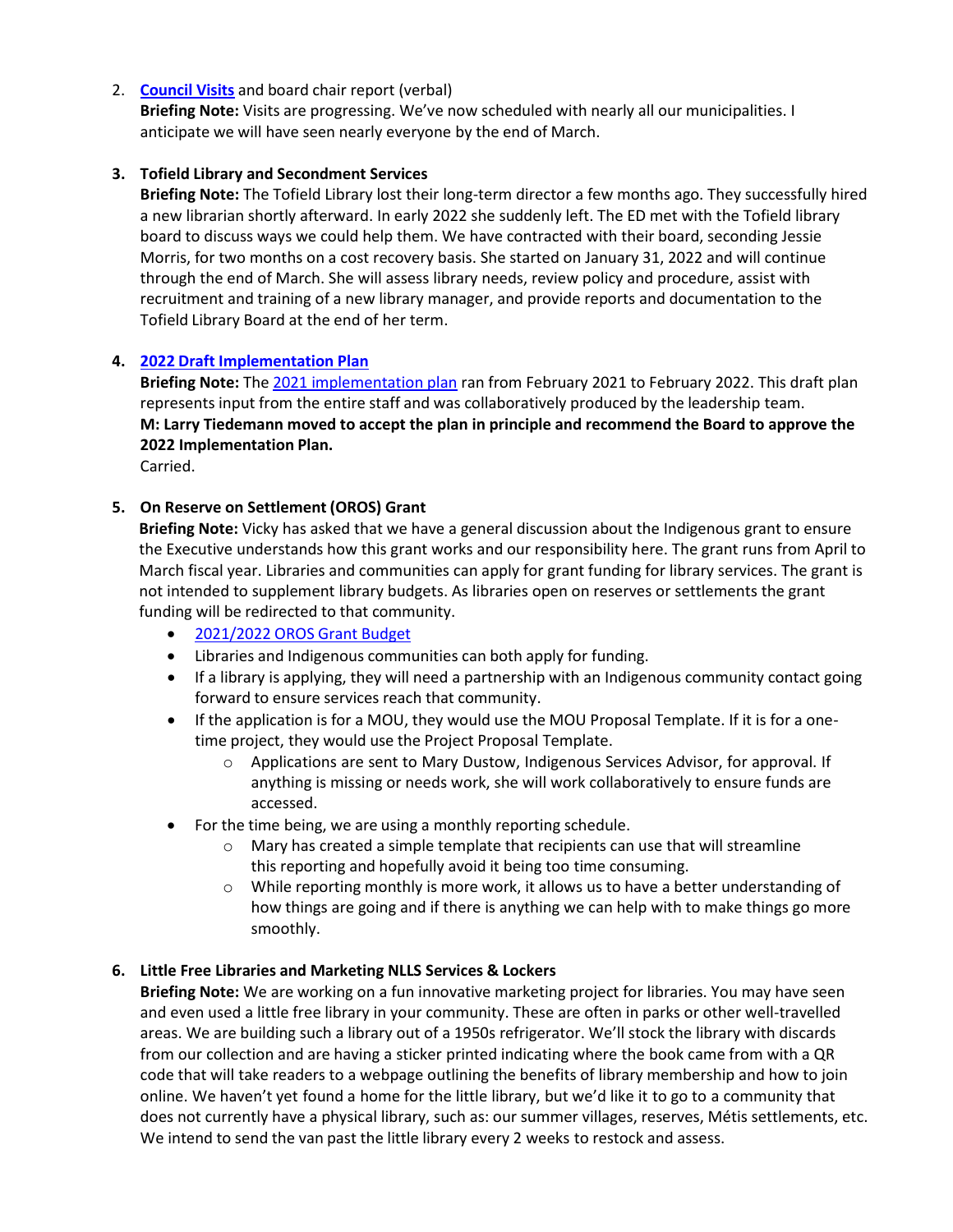We will also be developing a map of little free libraries already in the system. We are assessing if we could seed these libraries with discarded books from our collection too. This should be an inexpensive marketing venture and will fit within the current marketing budget.

## **7. Financial Report for YTD**

**Briefing Note:** We are in Audit season, and we await the final adjustments for our 2021 financials. We have updated the link ending Dec 31, 2021; however, they do not reflect final calculations and adjustments. 2022 Municipal levy letters and invoices went out earlier this week, as noted in a weekly ED report, although there was no increase to the NLLS levy, there was a change in population used for the calculation for this year. SV of Bondiss remains outstanding and is on the agenda for decision. We ended the 2021 year with 21 FT, 3 PT staff in comparison to 2020 at 17 FT, 1PT. **M: Leslie Cusack move to accept the financial report as presented.** Carried.

### **FOR DECISION**

# **8. Tenant Consolidation**

**Briefing Note:** This executive brief outlines a project to enhance our Microsoft environment and reduce its complexity. With the departure of our network administrator in September we've been reviewing our technical infrastructure and setup and have delayed hiring this position. We have several technical issues we've found that need to be rectified. We very recently migrated all our Microsoft Office licenses, for example. We were able to complete that work within the current budget. We propose that instead of hiring for this network position we use the already budgeted salary for the position to the TSI (Technology Services and Infrastructure) department's operating budget for contract work to remedy these technology issues, including Office Tenant consolidation.

**M: Jennifer Anheliger moved to reallocate the budgeted funds for the network analyst position to the TSI operating budget for use in contract services.**

Carried.

### **9. PLSB (PUBLIC LIBRARY SERVICES BRANCH) Annual Reports**

System Headquarters, Myrnam Public Library, Edmonton Garrison Library **Briefing Note:** We are required by the province to submit a standard annual report for the system and those libraries we act as board for. These reports need to be approved by motion of the Board. The Executive can accept the reports and present to the General Board as information. The links to the reports will be added above once they are available – we are working to complete them for this meeting. We will review them in the meeting.

**M: Barb Smith moved to table the PLSB Annual Reports until the information is available.** Carried

### **10. Summer Village of Bondiss (non-payment of fees).**

**Briefing Note:** The summer village has not paid their 2021 fees. According to our arrears policy we have the right to end our agreement with the Summer Village. See NLLS Levy [Arrears.](https://nlls.libanswers.com/policies/faq/205660)

The Summer Village joined NLLS in the summer of 2001. Their representative has not attended a meeting since 2004.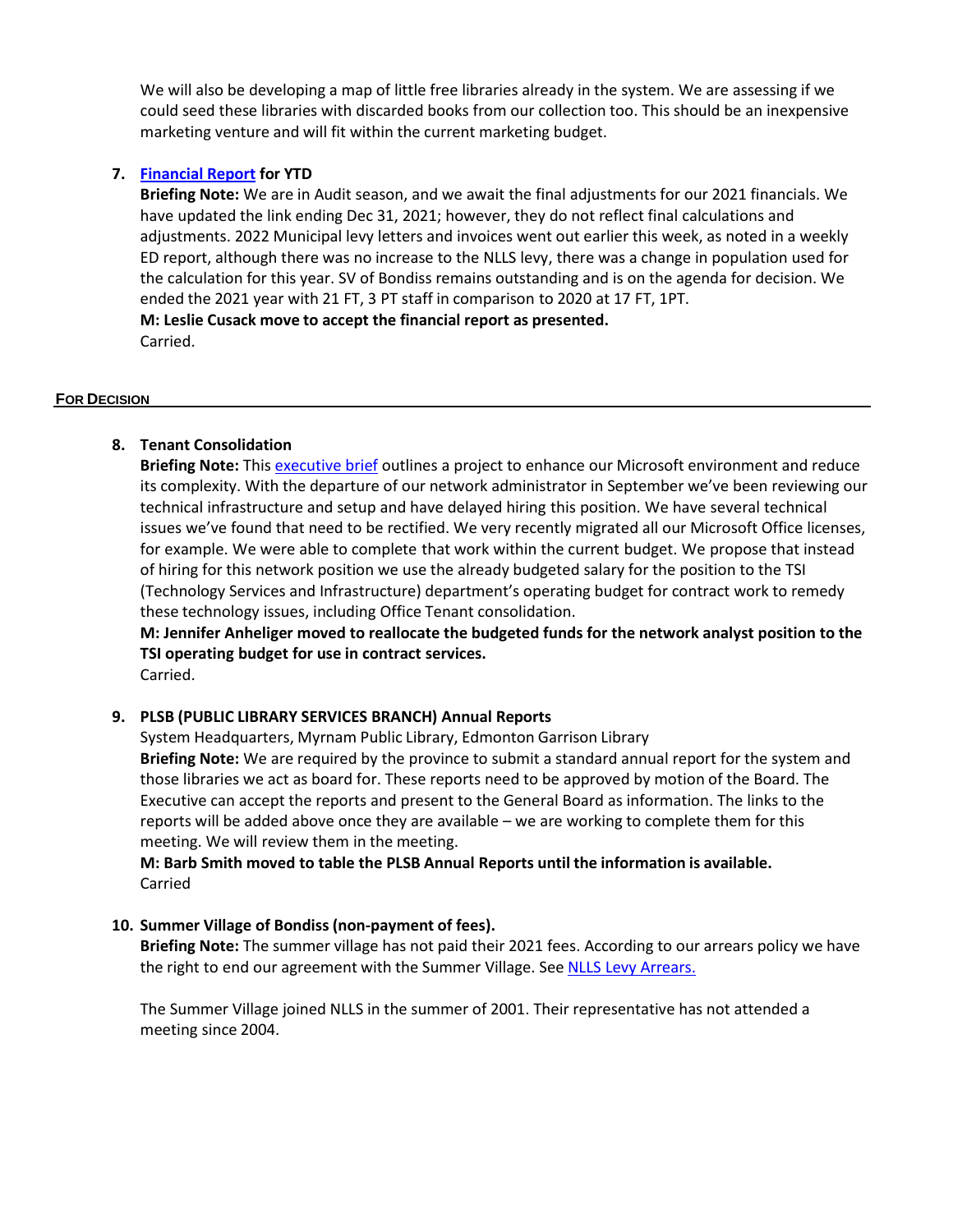- 01/08/2021 Emailed levy letter and invoice (mailed out at this time as well)
- 03/03/2021 Emailed reminder of outstanding account
- 04/12/2021 Emailed levy letter and invoice to a secondary email address found.
- 07/21/2021 Emailed Arrears invoice and levy letter and levy invoice to both emails addresses
- 09/13/2021 Called and spoke to Ed, he indicated levy would be paid
- 09/13/2021 Follow up email with invoices and extended invitation to have ED meet with them
- 10/09/2021 Emailed arrears invoice and levy letter and levy invoice to both emails addresses
- 11/18/2021 Emailed arrears invoice and levy letter and levy invoice to both emails addresses
- 12/7/2021 ED emailed both email addresses requesting opportunity to meet with council
- 1/12/2022 ED emailed both email addresses requesting opportunity to meet with council

**M: Dwayne Spicer move to suspend library services to the Summer Village of Bondiss on April 30th should their levy payments for 2021 and 2022 not be received by that date and direct the ED to continue to attempt to communicate with their council.**

Carried.

**Action:** Work with the affected libraries in instituting the suspension. **Action:** send Bondiss their levy letters by registered mail.

## **11. Policy New/Updates**

Briefing Note: The minutes of the last Policy Meeting are available here. The policy committee sent the following new and updated policies forward for consideration by the Executive. The minutes include briefing notes on each of these.

Updates:

- Whistleblower Policy
- Board Honoraria and Expenses
- Policy Making
- Role of the Board Chair
- Internet and Computer Usage

New

• OH&S Policy

### **M: Dwayne Spicer moved that we table this policy for further discussion.**

Carried.

- Book Allotment Action: Jodi to have this added to the next LMC agenda
- Environmental Policy
- Non-Participating Municipalities Action: ensure that we assist the local libraries with communication
- Staff Network Usage Policy

**M: Josh Crick moved to send the policies forward to the Board for vote except the OH&S policy** Carried.

### **12. Next Executive Meeting**

**Briefing Note:** The question has been asked whether the Executive should meet in person. Do we continue to meet online and reserve our in-person meeting for May in conjunction with the conference? We have budgeted for a single in-person meeting for the year. There is some professional development budget for the board if we wanted to use that budget line.